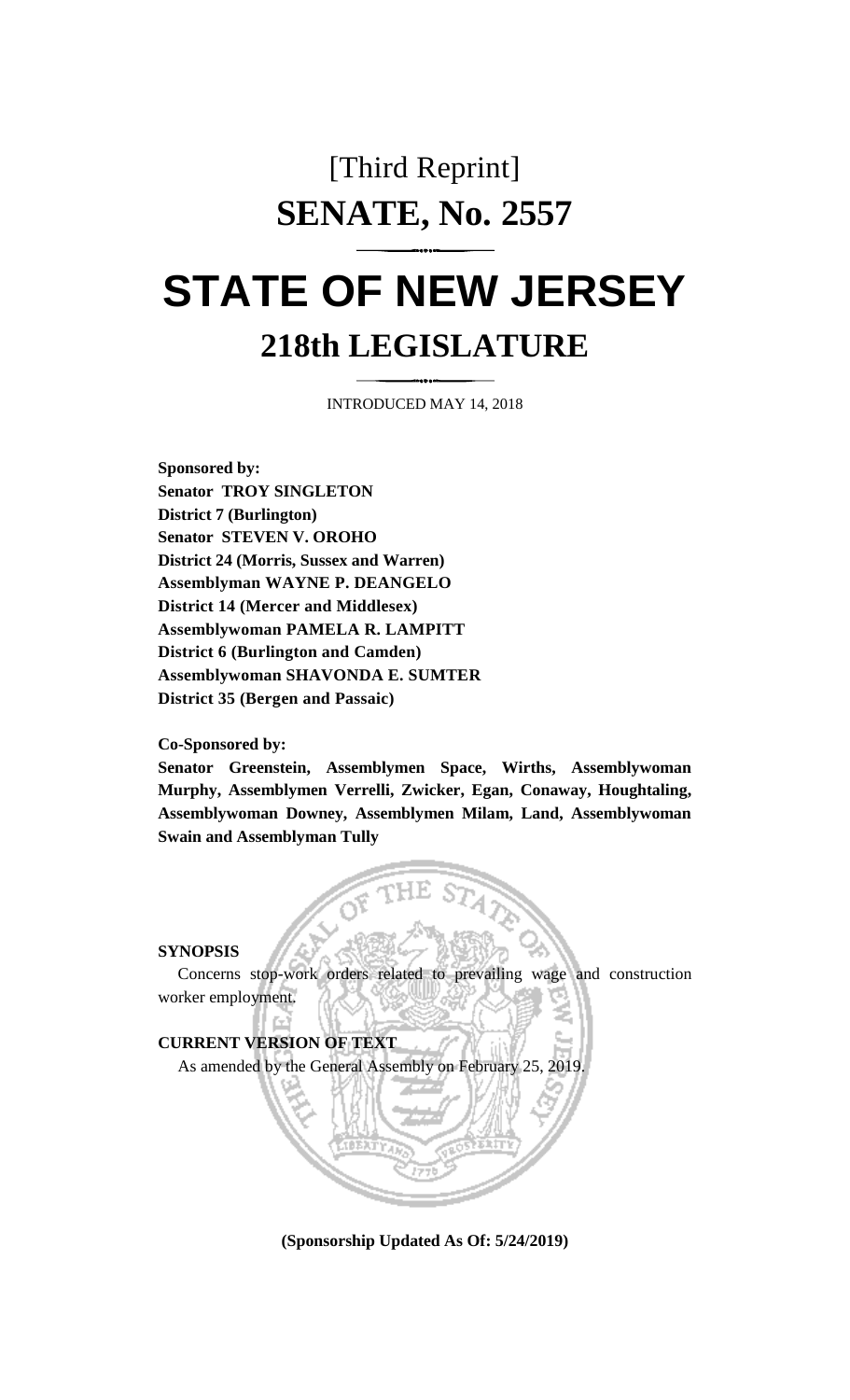**AN ACT** concerning the issuing of stop-work orders **<sup>1</sup> [**for failure to 2 pay prevailing wage rates and  $\int_2^1$  amending P.L.1963, c.150  $\frac{1}{2}$ and supplementing P.L.2007, c.114 (C.34:20-1 et seq.)**<sup>1</sup>** . **BE IT ENACTED** *by the Senate and General Assembly of the State of New Jersey:* 8 1. Section 11 of P.L.1963, c.150 (C.34:11-56.35) is amended to read as follows: 11. (a) Any employer who willfully hinders or delays the commissioner in the performance of his duties in the enforcement of this act, or fails to make, keep, and preserve any records as required under the provisions of this act, or falsifies any such record, or refuses to make any such record accessible to the commissioner upon demand, or refuses to furnish a sworn statement of such record or any other information required for the proper enforcement of this act to the commissioner upon demand, or pays or agrees to pay wages at a rate less than the rate applicable under this act or otherwise violates any provision of this act or of any regulation or order issued under this act shall be guilty of a disorderly persons offense and shall, upon conviction therefor, be fined not less than \$100.00 nor more than \$1,000 or be imprisoned for not less than 10 nor more than 90 days, or by both such fine and imprisonment. Each week, in any day of which a worker is paid less than the rate applicable to him under this act and each worker so paid, shall constitute a separate offense. (b) As an alternative to or in addition to any other sanctions provided by law for violations of any provision of P.L.1963, 29 c.150 (C.34:11-56.25 et seq.), when the Commissioner of Labor and Workforce Development finds that an employer has violated that act, the commissioner is authorized to assess and collect administrative penalties, up to a maximum of \$2,500 for a first violation and up to a maximum of \$5,000 for each subsequent violation, specified in a schedule of penalties to be promulgated as a rule or regulation by the commissioner in accordance with the "Administrative Procedure Act," P.L.1968, c.410 (C.52:14B-1 et seq.). When determining the amount of the penalty imposed because of a violation, the commissioner shall consider factors which include the history of previous violations by the employer, the seriousness of the violation, the good faith of the employer and the size of the employer's business. No administrative penalty shall be levied pursuant to this section unless the Commissioner of Labor 43 and Workforce Development provides the alleged violator with

**EXPLANATION – Matter enclosed in bold-faced brackets [thus] in the above bill is not enacted and is intended to be omitted in the law.**

**Matter underlined thus is new matter.**

**Matter enclosed in superscript numerals has been adopted as follows:**

**Senate SBA committee amendments adopted December 10, 2018.**

**Assembly floor amendments adopted January 31, 2019. Assembly floor amendments adopted February 25, 2019.**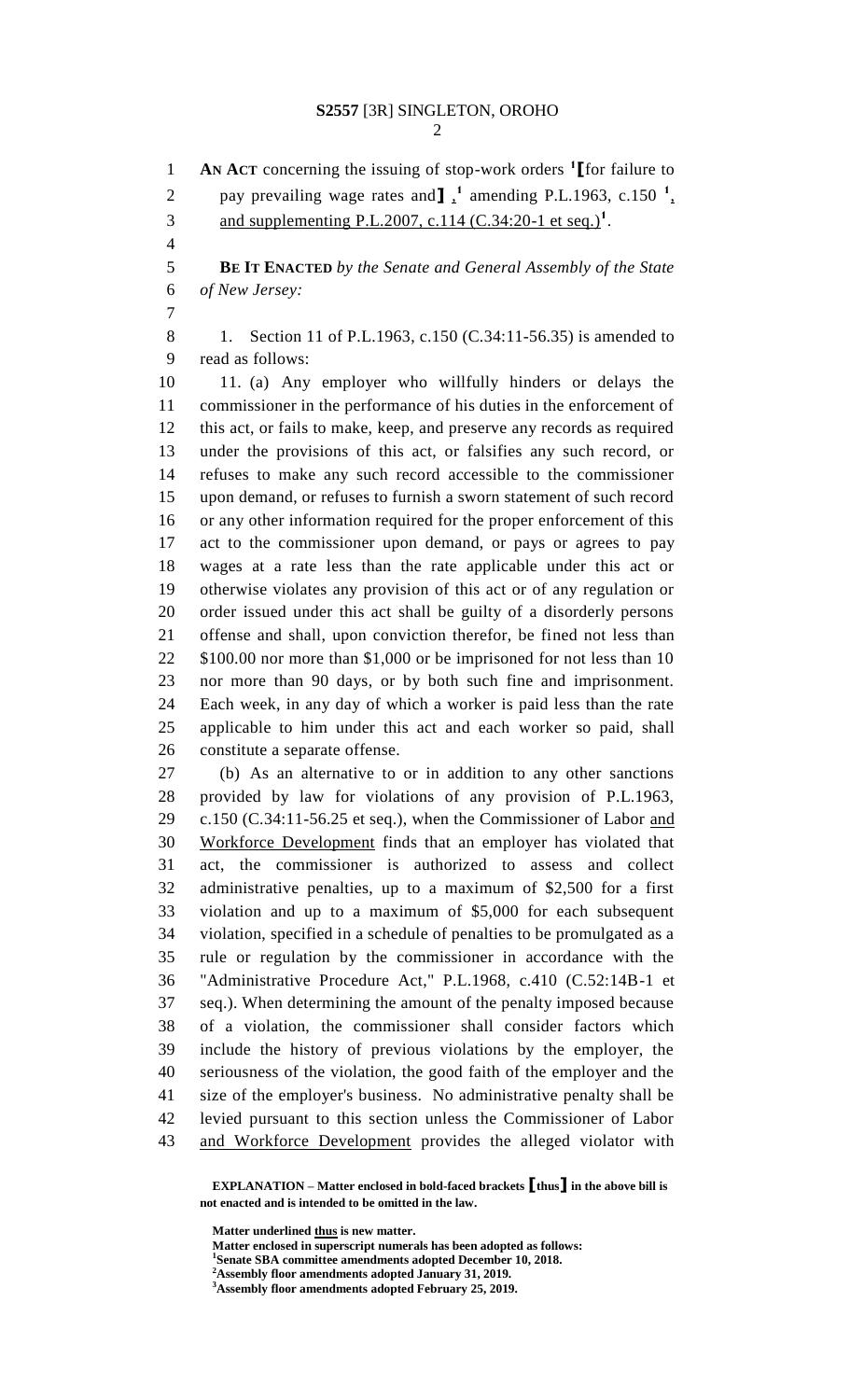notification of the violation and of the amount of the penalty by certified mail and an opportunity to request a hearing before the commissioner or his designee within 15 days following the receipt of the notice. If a hearing is requested, the commissioner shall issue a final order upon such hearing and a finding that a violation has occurred. If no hearing is requested, the notice shall become a final order upon expiration of the 15-day period. Payment of the penalty is due when a final order is issued or when the notice becomes a final order. Any penalty imposed pursuant to this section may be recovered with costs in a summary proceeding commenced by the commissioner pursuant to the "Penalty Enforcement Law of 1999," P.L.1999, c.274 (C.2A:58-10 et seq.). Any sum collected as a fine or penalty pursuant to this section shall be applied toward enforcement and administration costs of the Division of Workplace Standards in the Department of Labor and Workforce Development. (c) When the Commissioner of Labor and Workforce Development finds that the employer has violated provisions of P.L.1963, c.150 (C.34:11-56.25 et seq.), the commissioner may refer the matter to the Attorney General or his designee for investigation and prosecution. Nothing in this subsection shall be deemed to limit the authority of the Attorney General to investigate and prosecute violations of the New Jersey Code of Criminal Justice, nor to limit the commissioner's ability to refer any matter for criminal investigation or prosecution. (d) If **<sup>1</sup> [**an employer continues to violate**]** the commissioner 26 makes an initial determination that an employer has violated<sup>1</sup> the provisions of P.L.1963, c.150 (C.34:11-56.25 et seq.) by paying 28 wages at rates less than the rates applicable under that act <sup>1</sup> [after a 29 final order assessing a penalty for the violation is issued pursuant to subsection (b) of this section**]** ,whether or not the commissioner refers the matter to the Attorney General or other appropriate prosecutorial authority for investigation or prosecution pursuant to 33 subsection (c) of this section<sup>1</sup>, the commissioner may immediately issue a stop-work order to cease all business operations at every site 35 where the violation has <sup>1</sup>[continued] occurred<sup>1</sup>. <sup>2</sup>The stop-work order may be issued only against the employer found to be in violation or non-compliance. If a stop-work order has been issued against a subcontractor pursuant to this subsection, the general contractor shall retain the right to terminate the subcontractor from 40 the project.<sup>2</sup> The stop-work order shall remain in effect until the commissioner issues an order releasing the stop-work order upon finding that the employer has agreed to pay wages at the required rate and has paid any wages due and any penalty **<sup>1</sup> [**assessed under 44 this section<sub>1</sub> deemed satisfactory to the commissioner<sup>1</sup>. As a 45 condition for release from a stop-work order, the commissioner may require the employer to file with the department periodic reports for a probationary period that shall not exceed two years that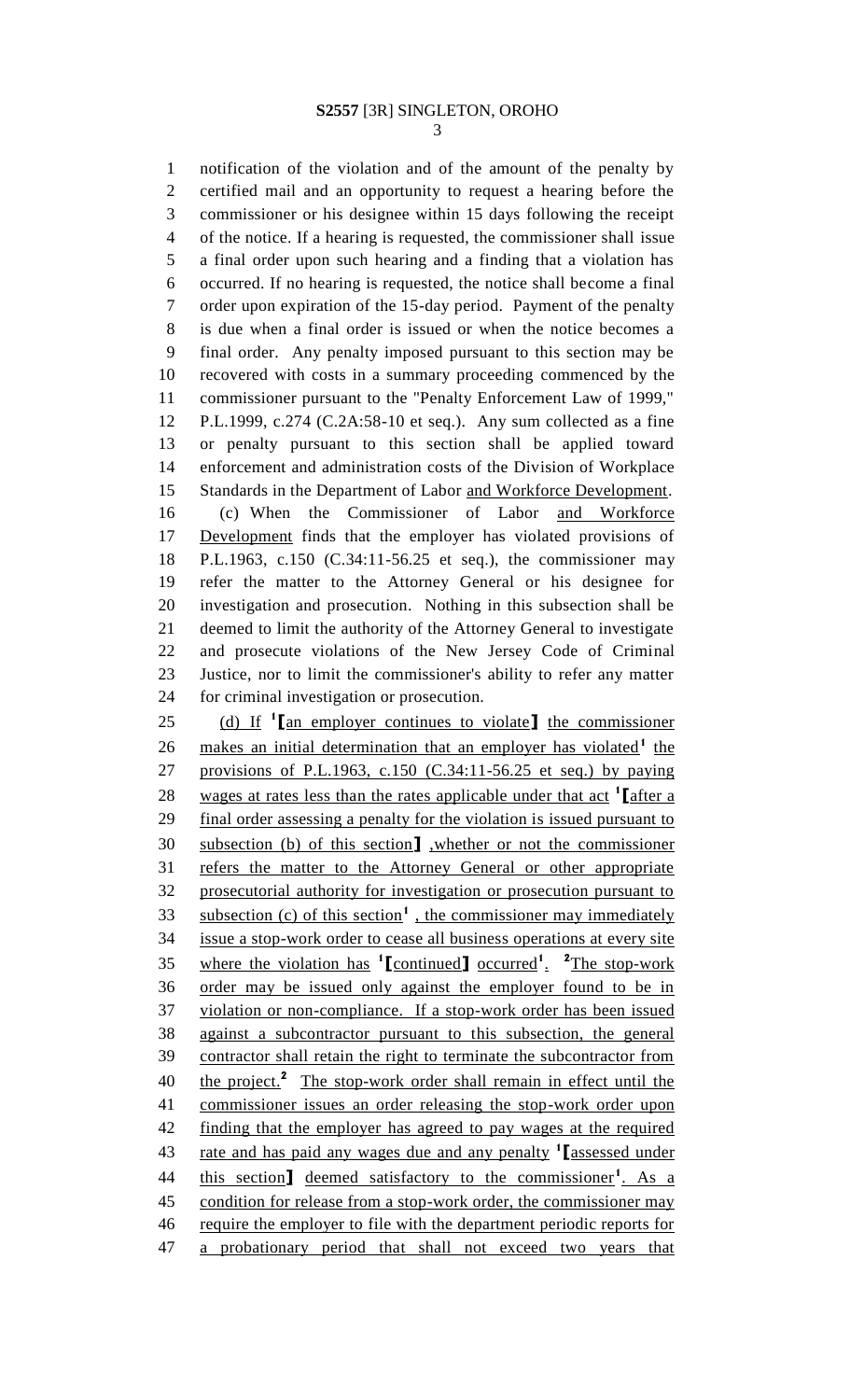demonstrate the employer's continued compliance with the provisions of P.L.1963, c.150 (C.34:11-56.25 et seq.). The commissioner may assess a civil penalty of \$5,000 per day against 4 an employer for each day that it conducts business operations that are in violation of the stop-work order. That penalty shall be collected by the commissioner in a summary proceeding in accordance with the "Penalty Enforcement Law of 1999," P.L.1999, c.274 (C.2A:58-10 et seq.). (cf: P.L.2003, c.276, s.1) 2. (New section) a. **<sup>3</sup> [**With respect to any individual regarded as an employee under the provisions of section 4 of P.L.2007, c.114 (C.34:20-4), the**]** The**<sup>3</sup>** Commissioner of Labor and Workforce Development and any agent of the commissioner, upon receipt of a complaint or through a routine investigation for a violation of any wage and hour law or R.S.34:15-79, or a failure to meet obligations as provided in R.S.43:21-7 and R.S.43:21-14, is authorized to enter, during usual business hours, the place of business or employment of any employer of the individual to determine compliance with the wage and hour laws, R.S.34:15-79, R.S.43:21-7, or R.S.43:21-14, and for that purpose may examine payroll and other records and interview employees, call hearings, administer oaths, take testimony under oath and take depositions. 24 b. The commissioner may issue subpoenas for the attendance of witnesses and the production of books and records. Any employer or agent of the employer who willfully fails to furnish time and wage records as required by law to the commissioner or agent of the commissioner upon request, or who refuses to admit the commissioner or agent to the place of employment of the employer, or who hinders or delays the commissioner or agent in the performance of duties in the enforcement of this section, may be fined not less than \$1,000 and shall be guilty of a disorderly persons offense. Each day of the failure to furnish the time and wage records to the commissioner or agent shall constitute a separate offense, and each day of refusal to admit, of hindering, or of delaying the commissioner or agent shall constitute a separate offense. c. (1) If the commissioner determines, after either an initial determination as a result of an audit of a business or an investigation pursuant to subsection a. of this section, that an employer is in violation of any wage and hour law or of R.S.34:15- 79, or has failed to meet obligations as provided in R.S.43:21-7 or R.S.43:21-14, the commissioner may issue a stop-work order against the employer requiring cessation of all business operations 45 of the employer at the specific place of business or employment in 46 which the violation exists. The stop-work order may be issued only 47 against the employer found to be in violation or non-compliance. <sup>2</sup>If a stop-work order has been issued against a subcontractor pursuant